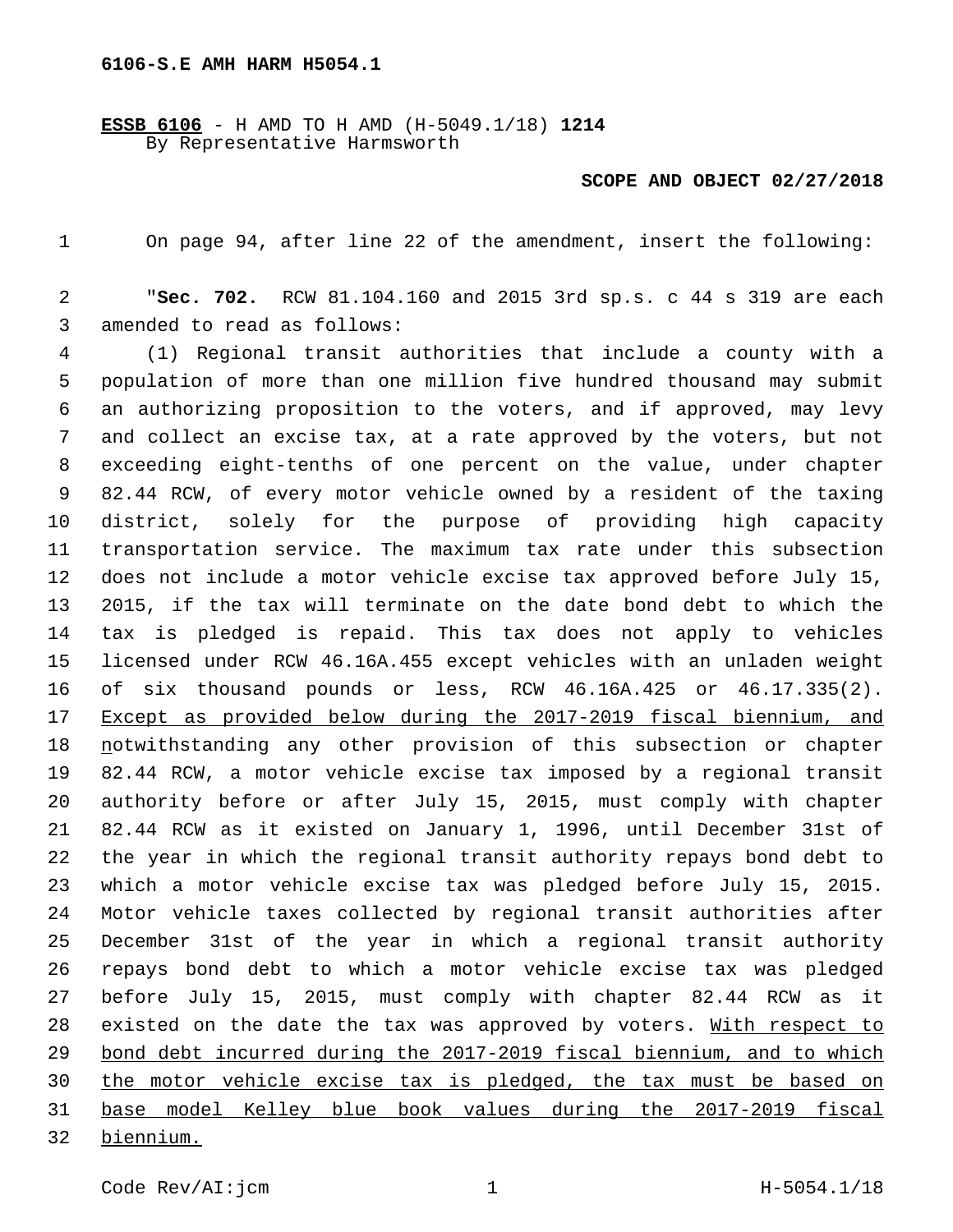(2) An agency and high capacity transportation corridor area may impose a sales and use tax solely for the purpose of providing high capacity transportation service, in addition to the tax authorized by RCW 82.14.030, upon retail car rentals within the applicable jurisdiction that are taxable by the state under chapters 82.08 and 82.12 RCW. The rate of tax may not exceed 2.172 percent. The rate of tax imposed under this subsection must bear the same ratio of the 2.172 percent authorized that the rate imposed under subsection (1) of this section bears to the rate authorized under subsection (1) of this section. The base of the tax is the selling price in the case of a sales tax or the rental value of the vehicle used in the case of a 12 use tax.

 (3) Any motor vehicle excise tax previously imposed under the provisions of RCW 81.104.160(1) shall be repealed, terminated, and expire on December 5, 2002, except for a motor vehicle excise tax for which revenues have been contractually pledged to repay a bonded debt issued before December 5, 2002, as determined by *Pierce County et al. v. State*, 159 Wn.2d 16, 148 P.3d 1002 (2006). In the case of bonds that were previously issued, the motor vehicle excise tax must comply with chapter 82.44 RCW as it existed on January 1, 1996.

 (4) If a regional transit authority imposes the tax authorized under subsection (1) of this section, the authority may not receive any state grant funds provided in an omnibus transportation appropriations act except transit coordination grants created in 25 chapter 11, Laws of 2015 3rd sp. sess.

 **Sec. 703.** RCW 82.44.035 and 2010 c 161 s 910 are each amended to 27 read as follows:

 (1) For the purpose of determining any locally imposed motor vehicle excise tax, except as provided in RCW 81.104.160 during the 2017-2019 fiscal biennium, the value of a truck or trailer shall be the latest purchase price of the vehicle, excluding applicable federal excise taxes, state and local sales or use taxes, transportation or shipping costs, or preparatory or delivery costs, multiplied by the following percentage based on year of service of the vehicle since last sale. The latest purchase year shall be 36 considered the first year of service.

## YEAR OF SERVICE PERCENTAGE

38 1 100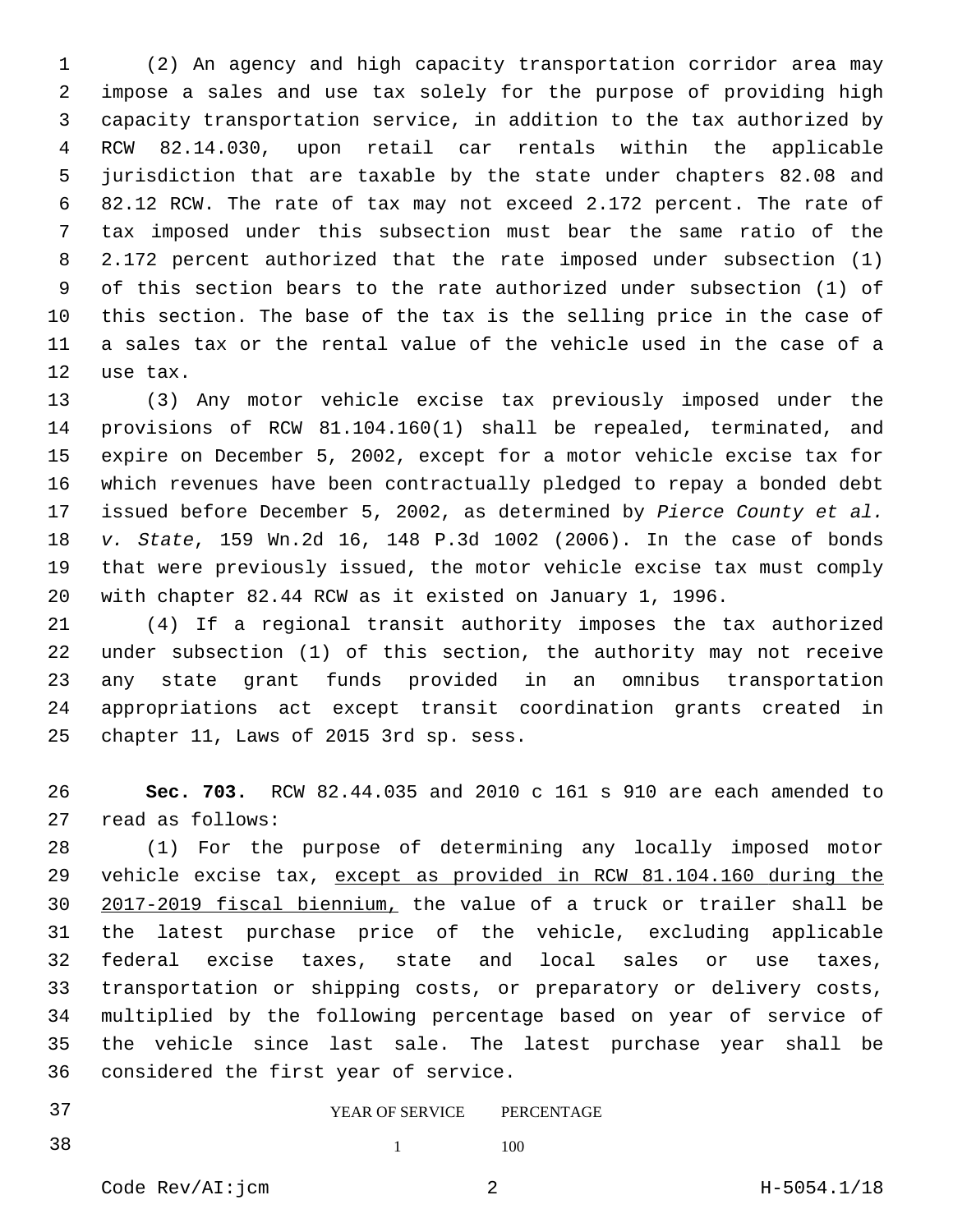| $\sqrt{2}$     | YEAR OF SERVICE  | PERCENTAGE       |
|----------------|------------------|------------------|
| $\mathbf{1}$   | $\sqrt{2}$       | $81\,$           |
| $\overline{3}$ | $\mathfrak{Z}$   | 67               |
| $\overline{4}$ | $\overline{4}$   | 55               |
| 5              | 5                | $45\,$           |
| 6              | 6                | $37\,$           |
| 7              | $\boldsymbol{7}$ | $30\,$           |
| $\,8\,$        | $\,8\,$          | $25\,$           |
| 9              | 9                | $20\,$           |
| $10$           | $10\,$           | $16\,$           |
| $11\,$         | $11\,$           | 13               |
| $1\,2$         | $12\,$           | $11\,$           |
| $13$           | 13               | $\mathbf{9}$     |
| $14$           | $14\,$           | $\tau$           |
| $15$           | 15               | $\mathfrak{Z}$   |
| $16$           | 16 or older      | $\boldsymbol{0}$ |

 (2) The reissuance of a certificate of title and registration certificate for a truck or trailer because of the installation of body or special equipment shall be treated as a sale, and the value of the truck or trailer at that time, as determined by the department from such information as may be available, shall be considered the 22 latest purchase price.

 (3) For the purpose of determining any locally imposed motor vehicle excise tax, except as provided in RCW 81.104.160 during the 2017-2019 fiscal biennium, the value of a vehicle other than a truck or trailer shall be eighty-five percent of the manufacturer's base suggested retail price of the vehicle when first offered for sale as a new vehicle, excluding any optional equipment, applicable federal excise taxes, state and local sales or use taxes, transportation or shipping costs, or preparatory or delivery costs, multiplied by the applicable percentage listed in this subsection (3) based on year of 32 service of the vehicle.

 If the manufacturer's base suggested retail price is unavailable or otherwise unascertainable at the time of initial registration in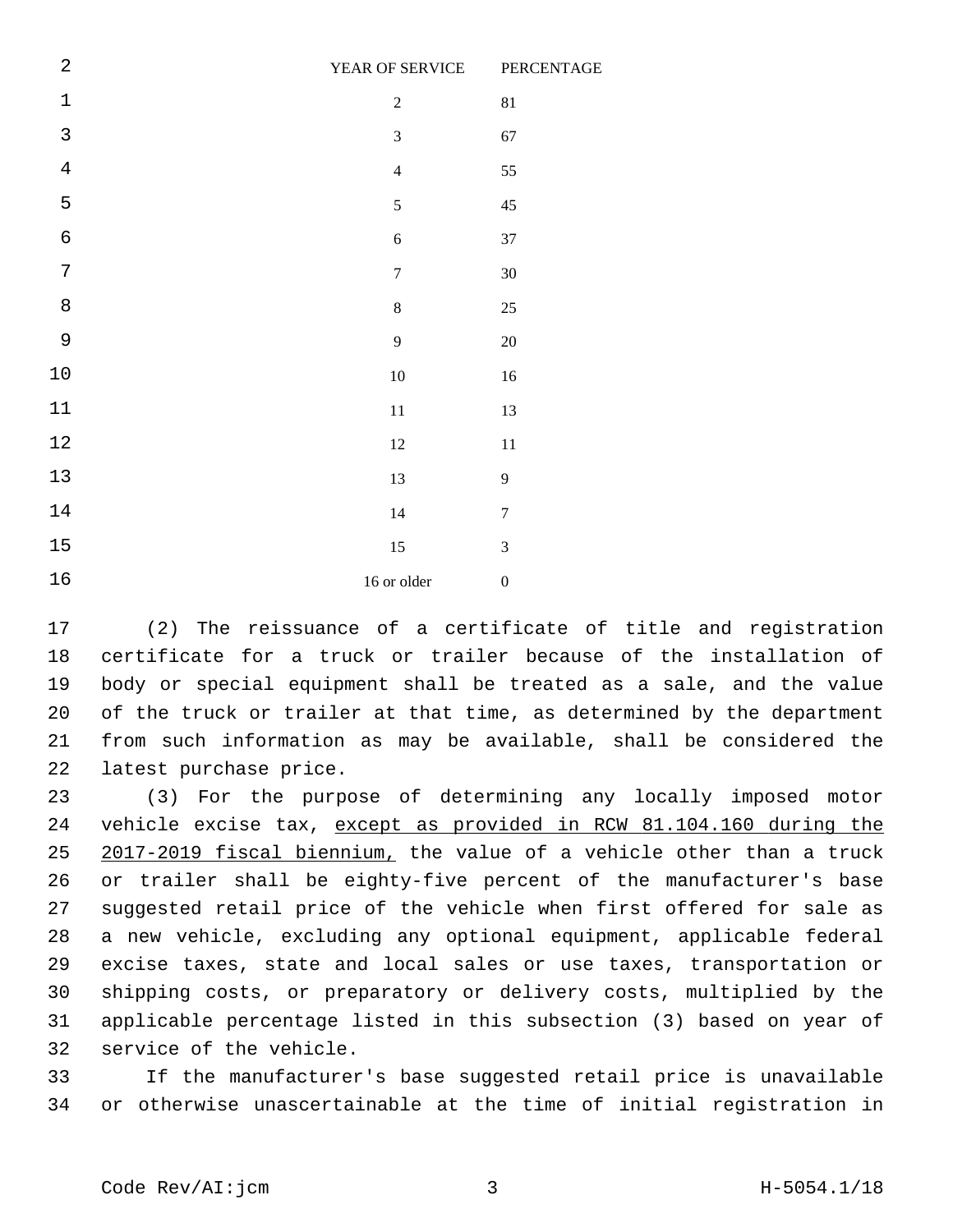this state, the department shall determine a value equivalent to a manufacturer's base suggested retail price as follows:

 (a) The department shall determine a value using any information that may be available, including any guidebook, report, or compendium of recognized standing in the automotive industry or the selling price and year of sale of the vehicle. The department may use an appraisal by the county assessor. In valuing a vehicle for which the current value or selling price is not indicative of the value of similar vehicles of the same year and model, the department shall establish a value that more closely represents the average value of similar vehicles of the same year and model. The value determined in this subsection (3)(a) shall be divided by the applicable percentage listed in (b) of this subsection (3) to establish a value equivalent to a manufacturer's base suggested retail price and this value shall 15 be multiplied by eighty-five percent.

 (b) The year the vehicle is offered for sale as a new vehicle 17 shall be considered the first year of service.

| $18\,$      | YEAR OF SERVICE  | PERCENTAGE |
|-------------|------------------|------------|
| 19          | $\,1\,$          | $100\,$    |
| $2\,0$      | $\boldsymbol{2}$ | 81         |
| $21\,$      | $\overline{3}$   | $72\,$     |
| $2\sqrt{2}$ | $\overline{4}$   | 63         |
| 23          | 5                | 55         |
| 24          | $\sqrt{6}$       | $47\,$     |
| 25          | $\boldsymbol{7}$ | 41         |
| 26          | $\,8\,$          | 36         |
| $2\,7$      | $\overline{9}$   | 32         |
| $2\,8$      | $10\,$           | $27\,$     |
| 29          | $11\,$           | $26\,$     |
| $30$        | $12\,$           | $24\,$     |
| $31\,$      | 13               | 23         |
| $32\,$      | $14\,$           | $21\,$     |
| 33          | 15               | $16\,$     |
| 34          | 16 or older      | $10\,$     |